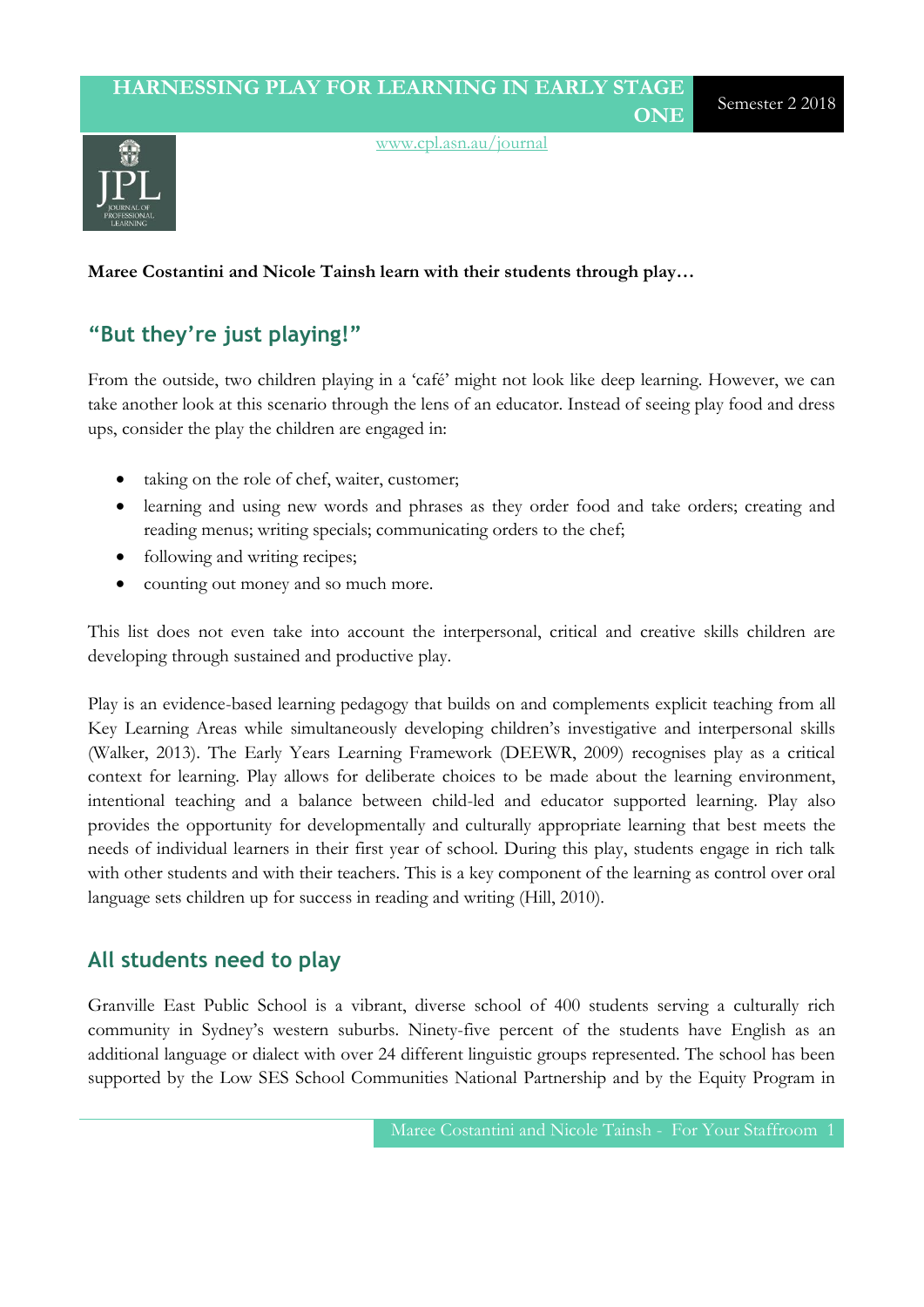

[www.cpl.asn.au/journal](http://www.cpl.asn.au/journal)

the past. The majority of students starting kindergarten have not accessed early learning outside the home. Typically oral language is limited in both their home language and English.

In 2013, we took stock. A number of students were not reaching end of year expectations and this gap was widening in Stage One. We realised that we needed to change our approach. Our students needed opportunities to be immersed in real world activities: watching, listening, playing, experimenting, exploring and talking about their learning. Learning Centres was developed as a framework to allow students to engage in authentic learning by directing their own play. The teacher's interaction with students during Learning Centres is crucial. It must be planned *and* adaptive, intentionally designed to move learning forward.

### **Kindergarten Learning Centres**

At our school, Kindergarten Learning Centres run three times each week. Each session is approximately two hours and follows a structure so that we can best harness the students' play to have the greatest impact on their learning. Our philosophy is that play is not an addition to the timetable but is central to meeting the syllabus outcomes for our students. Explicit teaching is incorporated through the whole class introduction (20 minutes); teacher scaffolding during play; and reflection (20 minutes). There are a mix of thematic and 'role-play' centres such as Dinosaurs, Farm, Café, Doctor's and Post Office.

We have about 20 different centres and we are adding new ones regularly to respond to student interests and needs. Our two kindergarten classrooms are adjacent and can be opened into one large space, so all our Kindergarten students join together for Learning Centres with a total of eight centres available for them to choose from. Centres remain 'in play' for a number of weeks while student learning resulting from the centres remains strong. We are always observing the play at each centre carefully, ensuring it is appropriately resourced and play is purposeful. We re-think centres when this does not occur. Resources vary, but each centre has some quality hands-on resources, a small selection of appropriate fiction and non-fiction texts, topic word wall, blank paper and pencils to encourage students to recognise how they can incorporate their budding reading and writing skills into extended play.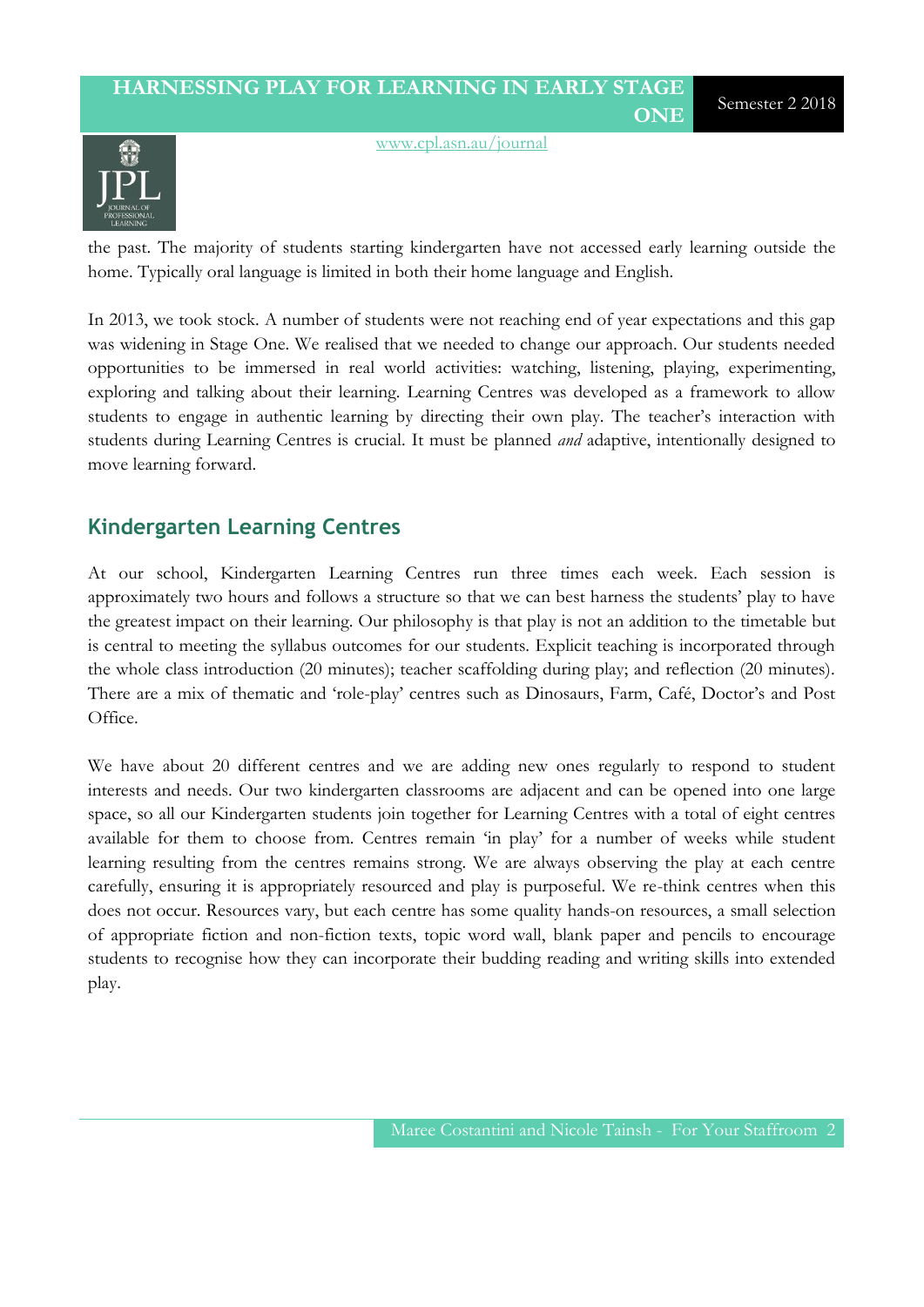### [www.cpl.asn.au/journal](http://www.cpl.asn.au/journal)

**Figure 1 – work samples and resources from different Learning Centres**



During the introduction, the teacher selects a learning focus, based on observations from the previous session, that will support all students to progress their learning. It is syllabus based, carefully planned and explicitly modelled. Each introduction has a different explicit teaching focus such as mathematics, reading and writing that is linked to a centre. The teacher also models how the new learning is connected to other centres, and to student learning outside of Learning Centres. All introductions include teacher modelling of new vocabulary, links to new learning and over time build a bank of possible advanced play ideas.

While the focus will offer a concrete idea of what students might do in the play session, it is not expected that all students will take it up in the same session. Some will be deepening learning from a previous session, others might need additional support or take up time and some students will have ideas for their own purposeful play.

During each play session, teachers choose 3-4 students who are at a pause in their learning. These become our focus students. We usually work with these students for 10-15 minutes, leaving them to continue their learning independently before checking back in with them later in the session. We start with an extended conversation with the student to enrich and guide thinking and support new understandings (Touhill, 2012).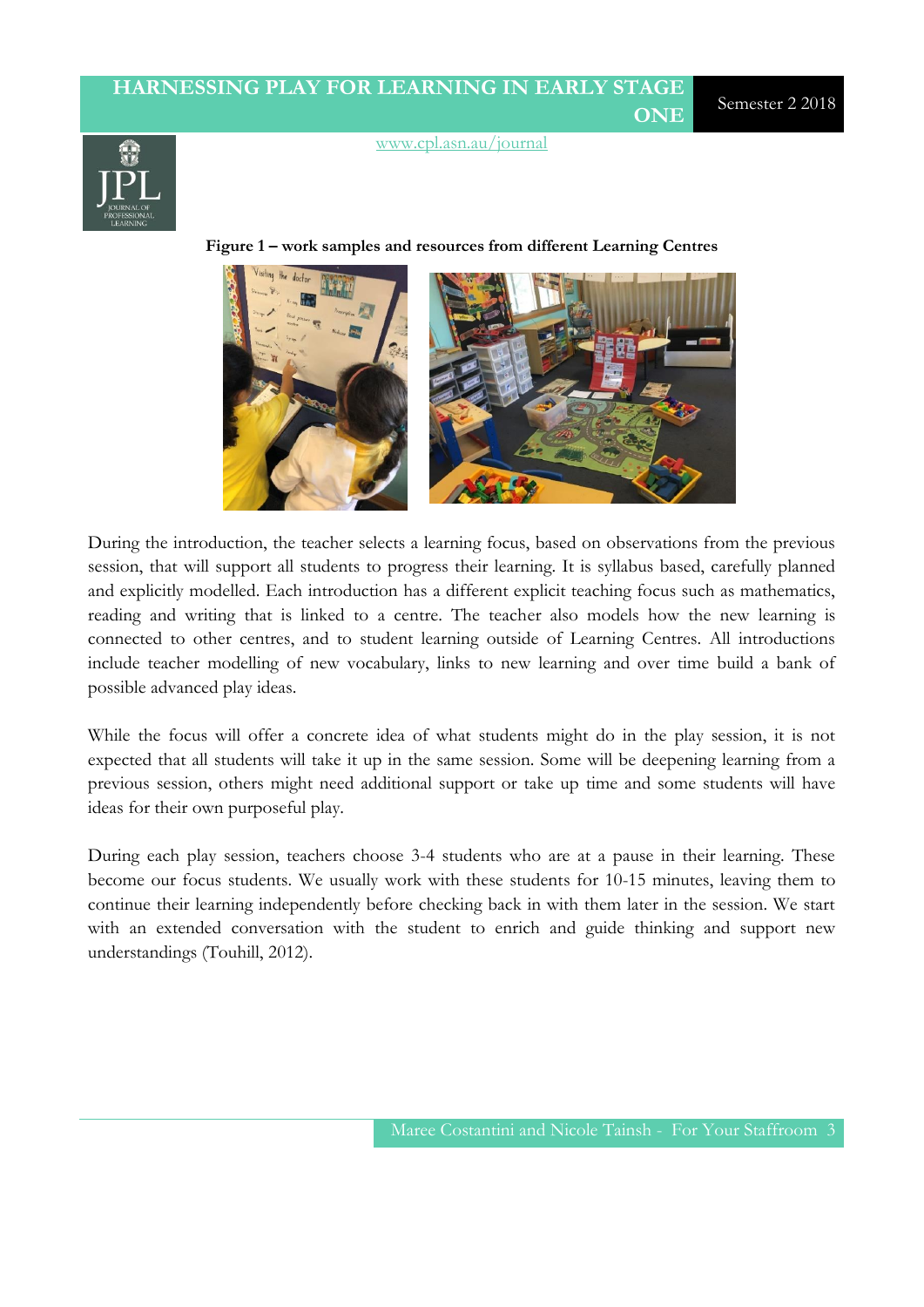

[www.cpl.asn.au/journal](http://www.cpl.asn.au/journal)

### *"My cookies are black!": Maree Costantini (MC) reflects on teaching Hadis*

The lesson below occurred in May 2018: Hadis: My cookies are **black**! MC: Oh no! Your cookies are **burnt**! Hadis: I left them in too long (waves hand around oven). MC: There is lots of smoke coming from the oven. It's very hot. You need to get them out. Hadis: Where are my **gloves**? MC: Here are your **oven mitts**, they'll protect your hands from getting burnt. Hadis: I need help to put the **mitts** on. Hadis: (The cookies all fall off the tray as it is removed from the oven) They fell off the **plate**! MC: Let's put them back on the **tray** together.

In the above example I modelled use of new vocabulary specific to the context by engaging in the student's play scenario rather than interrupting the play to teach. Hadis was able to think using this new vocabulary when she used it straight away in her play and later when she recorded her play through drawing. She then went deeper into her learning the following week, baking cookies that were "not burnt!" It is important to note that learning during this type of scaffolding is a two-way process. I learnt that Hadis was able to develop a strong play scenario but had limited vocabulary to use in her play. She was using assimilation to name objects in her play but was able to revise her thinking to accommodate new language that deepened her play experience.





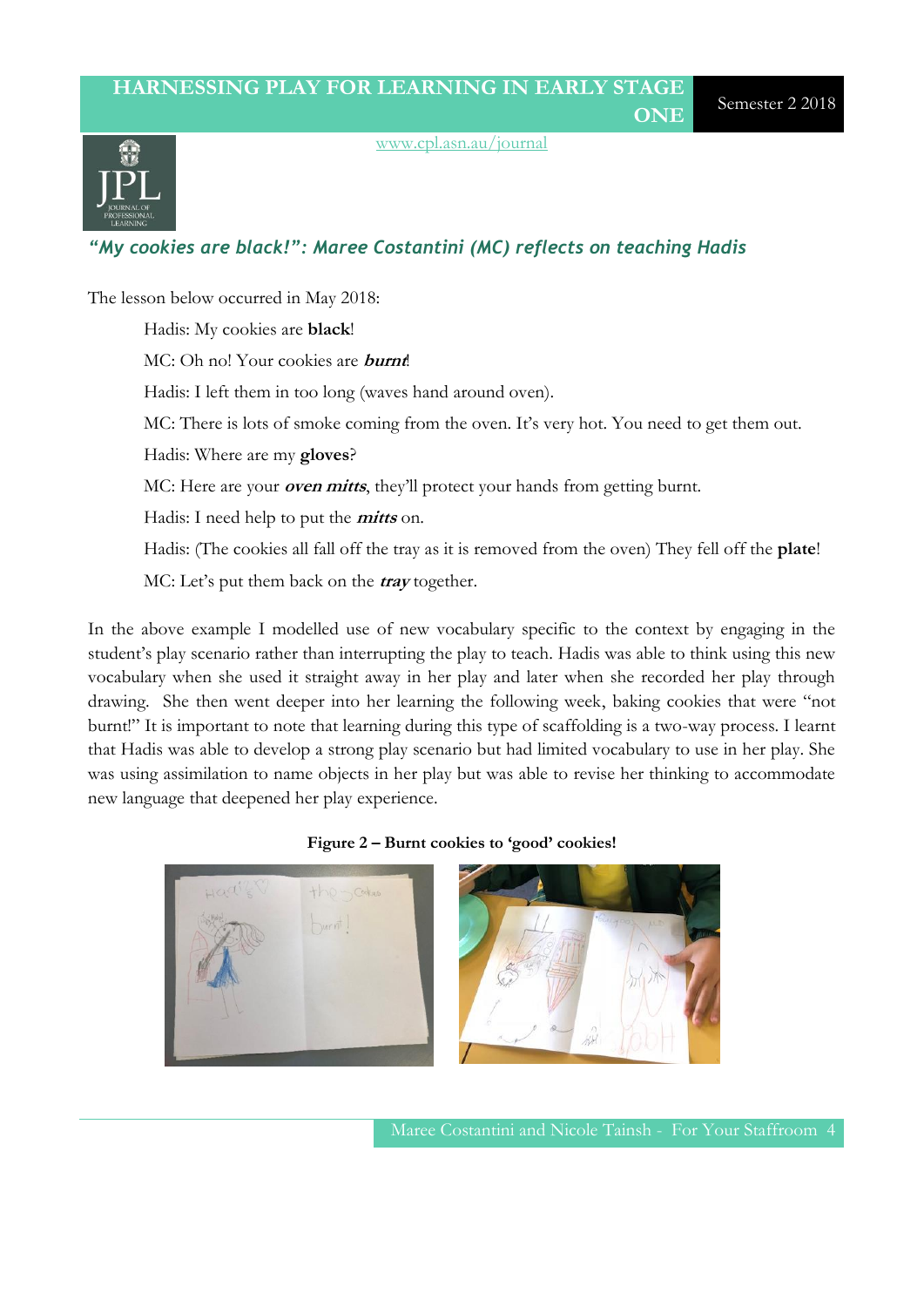

[www.cpl.asn.au/journal](http://www.cpl.asn.au/journal)

### *"It's bigger than a person!": Nicole Tainsh (NT) reflects on teaching Moussa*

The lesson below occurred in July 2018:

NT: Tell me what you were looking at in the book?

Moussa: I found this dinosaur (indicating match between illustration and plastic dinosaur model)

NT: Wow – it's a Tyrannosaurus. This word (pointing to heading) tells us the name of the dinosaur. Can you say 'Ty-ran-o-saur-us'? (Teacher and student practice together).

Moussa: It's bigger than a person!

NT: How do you know?

Moussa: It's here (indicates to a box on the page with information about the size of the dinosaur – illustration shows the dinosaur in relation to the height of an average human).

NT: How interesting. That drawing does show us the Tyrannosaurus was bigger than a person.

Actually it tells us how big the dinosaur was! Can you see this number?

Moussa: It's 12

NT: Yes, 12 metres. That /m/ stands for metres. It's a way we can measure large animals. From the whiteboard to the reading corner, that's smaller than 12 metres!

Moussa: He's big!

NT: I wonder how big some other dinosaurs are?

Moussa: I'm going to find out!

Moussa then chose and located the 'size box' for three additional dinosaurs and recorded the information he found. During this exchange, Moussa learnt about the concept of metre and used this information to organise his dinosaurs from smallest to largest. When he discovered that two of the dinosaurs he selected were the same size, this was another opportunity for a conversation around ordering his dinosaurs.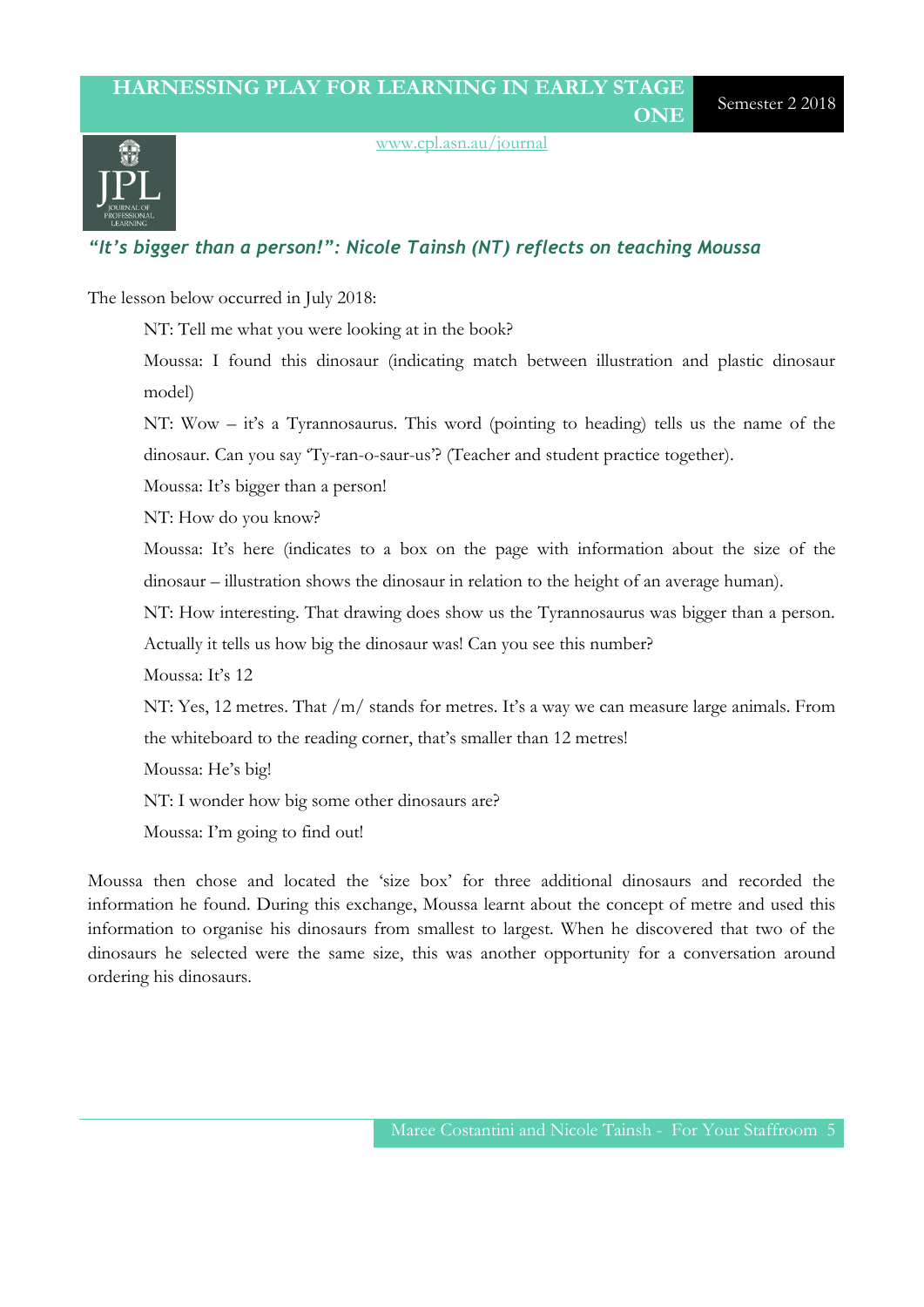This is how he did it:



**Figure 3 – Largest to smallest dinosaurs**

From the exchange I learnt that Moussa could confidently read and order two-digit numbers out of sequence. He understood smallest to largest and could organise his dinosaurs either way. I realised he didn't have a concept of using numbers to measure. To him the pictures just showed that all the dinosaurs in the book were bigger than people. By understanding he could read the different sizes of the dinosaurs, he was excited to demonstrate how his thinking had been extended.

### **Good learning together**

At the end of the session is a whole-class reflection time. This is an important time for students to think about their learning and that of others. The role of the teacher is to explicitly point out the good learning that students have engaged in as they will often mistake the product (their drawing) for the extent of the learning.

Learning Centres have had a significant impact on student learning at our school. Oral language skills of students have increased and a growing number of students are reaching or exceeding end of year expectations. With ongoing refinement of the program and the extension of Learning Centres into Stage One we are looking forward to going even deeper into the possibilities of play.